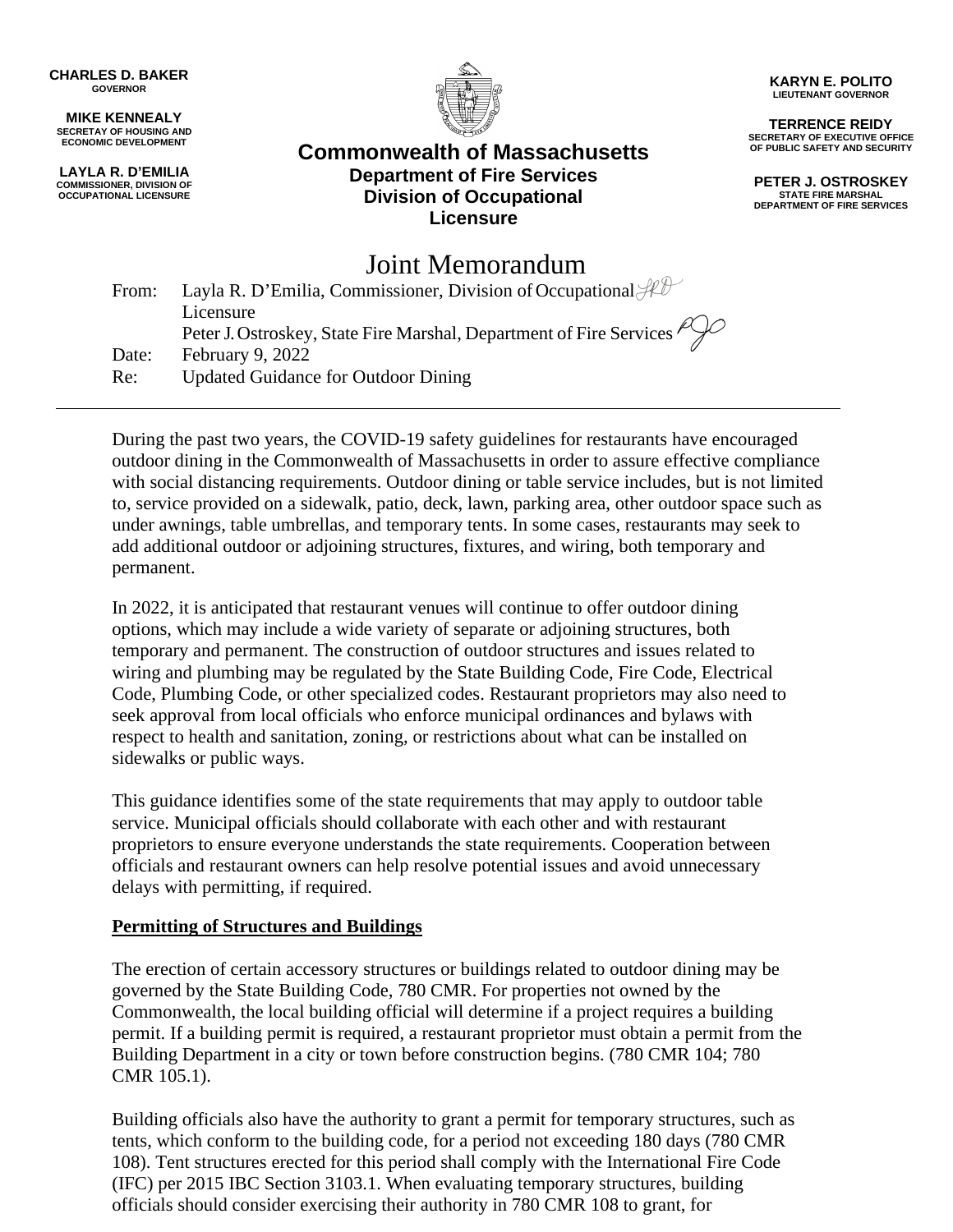demonstrated cause, extensions of the 180-day time period.

If a building permit is denied, the restaurant owner may seek relief from the Building Code Appeals Board (BCAB), a three-member panel comprised of members of the Board of Building Regulations and Standards (BBRS) that hears appeals from decisions or orders of building officials pursuant to G.L. c. 143, §100.

#### **Plumbing Requirements**

Restaurants seeking to offer outdoor dining should also be aware of issues related to plumbing requirements. The Board of State Examiners of Plumbers and Gas Fitters ("Plumbing Board") regulates the installation of permanently installed and piped heaters in structures (including tents) in 248 CMR 1.00 and mandates the minimum number of plumbing fixtures required for all buildings and structures. When installing permanent heaters, a restaurant must obtain a permit from a city or town and have a local gas or plumbing inspector perform an inspection. Additionally, restaurants must have the required number of plumbing fixtures and bathrooms as set forth in the Plumbing Code, 248 CMR. The Plumbing Board considers outdoor seating count towards the establishment's total seating count with respect to how many fixtures and bathrooms are required by 248 CMR Section 10.10.

#### **Architectural Access Board and Accessibility Requirements**

The Architectural Access Board (AAB) enforces regulations to ensure that public buildings, including restaurants, are accessible to, functional for, and are safe for use by persons with disabilities. The AAB regulations at 521 CMR 17.00 set forth the requirements for restaurants which includes floor space and height clearances and other requirements related to accessibility. Other pertinent sections of 521 CMR such as ramps, curb cuts, and walkways may also apply to outdoor dining operations.

## **Electrical Wiring Requirements**

Any installation of electrical wiring, and fixtures must be in compliance with the Massachusetts Electrical Code, 527 CMR 12.00. The Electrical Code applies to all installations, repairs, and maintenance of electrical wiring and electrical fixtures used for light, heat, and power. The local wiring inspector shall accept electrically powered equipment listed and labeled for the designated use that is installed in accordance with the manufacturer's instructions. The wiring inspector may also decide on the approval of unlisted or unlabeled equipment and material and grant special permission for the installation in accordance with the rules and articles of the Electrical Code. If a restaurant provides outdoor dining, Electrical Code concerns may arise if an electrical fixture, such as a generator, light, or other electrically powered equipment is installed. Plugging a fixture with a factory-installed electrical cord that is listed and labeled for the intended purpose into a pre-installed electrical outlet is not a fixture.

## **Fire Prevention Issues**

During the colder months, restaurants offering outdoor dining incorporated temporary heat on patios and within temporary tents. As a reminder, open flame devices, including grills, cooking, or heating appliances are not permitted within 20 feet of the tent structure per IFC Section 3104.7.

## **Temporary Outdoor Heaters**

Temporary outdoor heaters may be portable utilizing LPG containers. Portable temporary outdoor heaters are regulated by the local fire department by 527 CMR 1.00. Permanently piped heaters are regulated by 248 CMR.